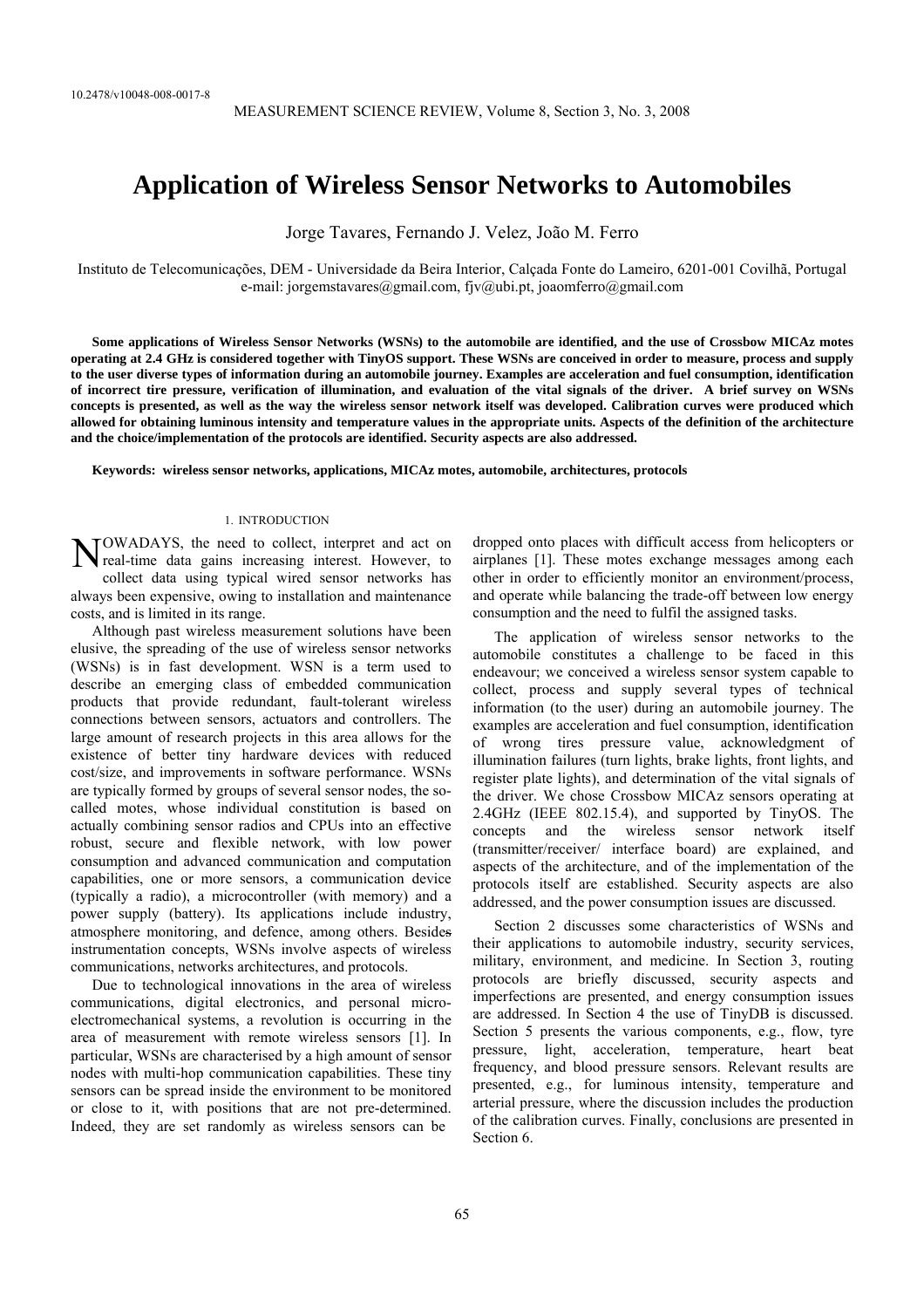### 2. CHARACTERISTICS AND APPLICATIONS

At the University of California, Berkeley, an open code operative system was developed for WSNs with the support of Intel, called TinyOS, which demands little memory (about 8 kb). As an example of the application of TinyOS, it is a worth noting that it is already being used by Crossbow to trace automobile parts in industrial environment [1]. Some examples of possible applications of WSNs follow:

Automobile applications – a modern automobile has about 8km of cables to connect hundreds of sensors [1]. WSNs allow not only to reduce the volume and weight required by the cabling, but also the deployment of sensors with more freedom.

Safety applications - one of the applications sought for domestic use falls in the area of safety. The distribution of temperature and movement sensors along the house allows the detection of fires and intrusions. Besides, it can supervise and control children's and elderly people's movements within the house.

Industrial applications - WSNs can be designed and implemented by taking the specificities of each type of industry into account, and several applications can be identified in this framework. WSNs are capable to monitor the quality of the air, and the temperature of a building or on an oven. Besides, it controls the produced goods, the complex machinery set, and the conditions of the production system of a certain factory or a group of factories.

Military applications – nowadays, military applications of wireless sensors are quite common, mainly because it is difficult to deploy a communication infrastructure in the theatre of operation, e.g., in a battlefield. The installation of a centralised infrastructure, apart from being time consuming, would become a vulnerable network solution (because the destruction of the central node would totally put an end to the entire network).

Medical applications – WSNs are used to form a so called Body Area Network (BAN), which consists of several sensors placed close to the human body measuring signals such as heart beat rate or breathe rate.

## 3. ROUTING, SECURITY AND ENERGY CONSUMPTION

There are several protocols in the context of TinyOS. As an example, the TinyOS Beaconing is a protocol used in Mica Motes (wireless sensor nodes) at the University of Berkeley, and operates within networks with restricted hardware [1]. The protocol periodically builds the Minimum Spanning Tree starting from the Base Station. The Base Station propagates the message (beacon call) that is spread through the network with the objective of creating the routing tree. As it is a simple and general protocol, its performance is lower than the one of protocols developed for specific applications.

In terms of security, spoofing is the attempt to change or repeat the direction of information by a malicious node [1]. As a consequence, the information may enter into a loop, and never arrive to the sink, because it will continuously be routed through the same set of nodes, causing energy wasting (to send and to receive data).

TinySec is the TinyOS cryptography layer, and offers authenticity, integrity and confidence [1]. Actually, TinySec just offers the cryptography of symmetrical keys, and the secret key is distributed while programming sensor nodes. The algorithm to produce messages can be any symmetrical one (that can be implemented in TinyOS).

In TinySec there are three operation modes: SendMsgCRC, SendMsg, SendMsgEncryptAndAuth; it can operate both in TOSSIM (a simulator for TinyOS networks), in the MICA, and in the MICA2 platforms but, until the moment the work was performed, it was not yet prepared to work with MICAz. An architecture typically used in WSNs is the Mica Motes of Crossbow one [1].

Among its components, the one with the highest energy consumption is the flash memory. However, in spite of the high consumption of energy during the writing and reading cycles, the use of the memory flash is not essential for link maintenance in the constitution of a WSN. Hence, from the essential hardware components needed, the transmitter is the largest power consumer. Transmitting is costly and receiving can be as costly as transmitting. Even in the idle mode the transceiver wastes energy and so it must be put into sleep mode for as much time as possible. Even when it is in the sleep or idle modes, the transmitter wastes energy. This is done by an appropriate power management scheme.

#### 4. TINYDB

To use TinyDB, it is first important to create an executable file by executing the command make in the directory of the program:

cd /opt/tinyos-1.x/tools/java/net/tinyos /tinydb;make

This command works in any version of TinyOS. After successfully running it, it is fundamental to load the executable of the application TinyDBApp to each of the MICAz motes. For this purpose, the interface board should be "off", while MICAz has to be "on". The executable is created with the following command:

cd opt/tinyos-1.x/apps/TinyDBApp; make micaz

followed by a connection from the MICAz to the interface board, and the execution of the following command:

MIB510=/dev/ttyS0 make micaz install

However, it does not work properly in version 1.0 of TinyOS. In this case, the ProgramMote that comes with MoteConfig of Crossbow should be used to load the executable main.exe into the directory TinyDBApp (inside build\micaz). The subsequent commands are the following:

export CLASSPATH=\$CLASSPATH:

/opt/tinyos1.x/tools/ java/jars

cd /opt/tinyos-1.x/tools/java /

java net.tinyos.tinydb.TinyDBMain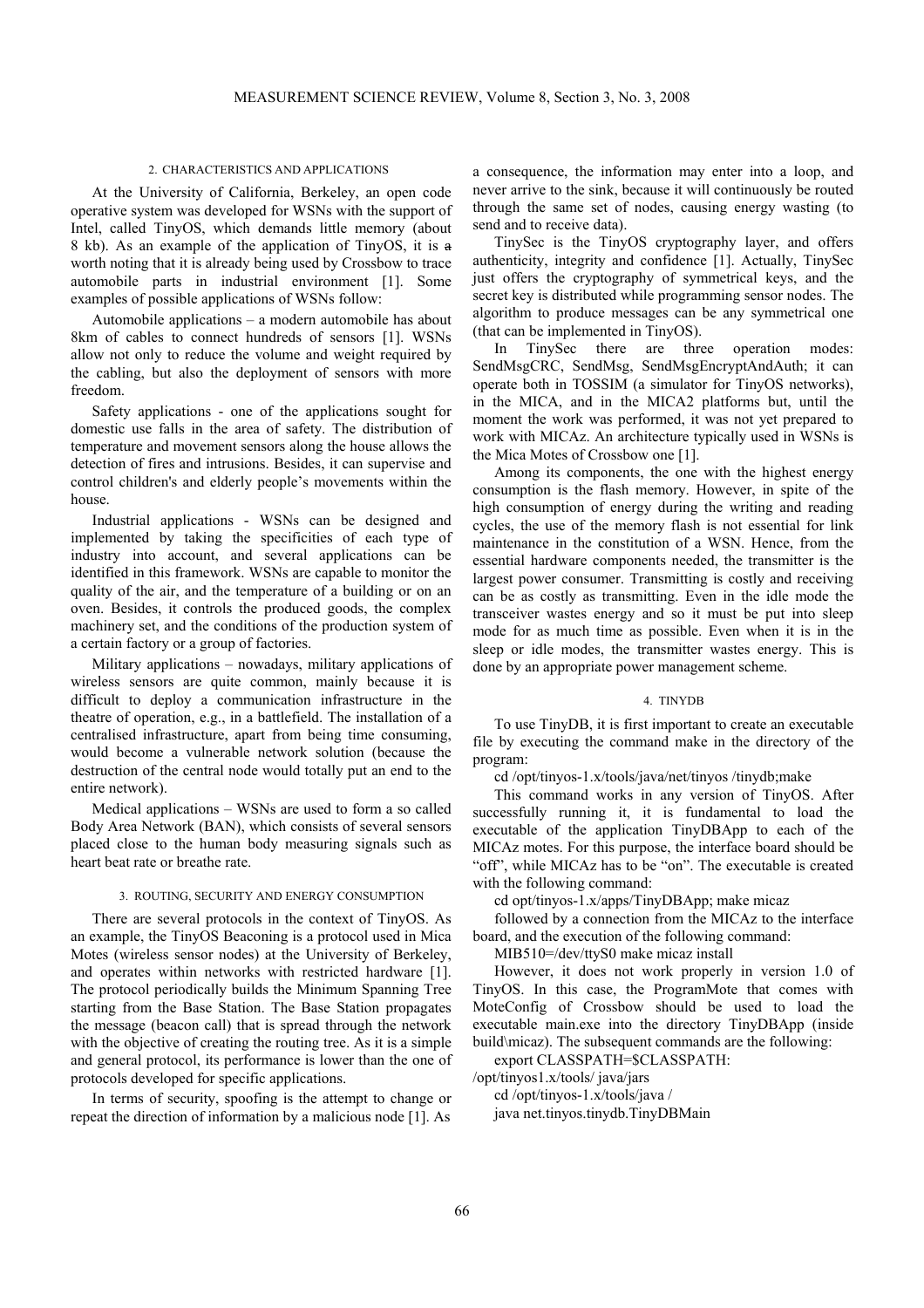Afterwards, one should wait until the graphic interface of TinyDB shows up. Then, one is able to select which of the registers one intends to visualize by pressing on " $>>$ ", and by choosing "Send Query". After some seconds needed for network configuration purposes and for the initialisation of the measurement process, the chart will be visualized and it is possible to monitor those values.

In our work, TinyDB was used for reading data from external sensors attached to the sensorial board, e.g., from the flow meter, the tire pressure sensor, and the blood pressure sensor. In these cases we used the Digi-Key H2163-ND connector. By consulting the datasheet of the sensorial board, it is possible to verify how internal sensors are connected, as well as to know how to read some information. In this work, the option was to connect the external sensors to terminals 42 and 51 (Ground), corresponding to the light sensor in the sensorial board.

## 5. HARDWARE COMPONENTS AND RESULTS

For the transmission and processing of the signals we have selected the MICAz ZigBee (MPR2400) from Crossbow. This module uses an ATMega 128L to collect the data from the network, and to program MICAz motes. The MIB510 interface board was connected to a computer by using the serial port, and the MICAz MTS310 sensor node was then used to connect the sensors that are not on the board via the Digi-Key H2163-ND connector, Fig.1.

**Flow sensor** - We chose a flow sensor with the technical, economical, and weight specifications closest to the requirements. The choice was the RS 508-270, which allows to measure a wide range of flows, from 0.05 to 10 [l/min].



Fig.1 MIB510 Interface board and related components, and differential amplifier for the pressure sensor

Its sensibility is not high enough to measure small values of fuel flow, as is in those involved in the low fuel consumption cars from Shell ECO-MARATHON, the scenario we used as an initial motivation to our work, i.e.,  $\sim$ 0.0054 l/min. However, they are useful in the context of competition cars with higher fuel consumption flows. As a possible scenario, two or three cars of the same team, and a central node in the team box were considered; each car can serve as a relay for the other nodes. As the output of the flow sensor is proportional to frequency, we used the frequency to voltage converter LM2917N whose output varies 1 V for each variation of 67Hz in frequency. We had to select the nodeId related to the sensor of light because of TinyDB functioning, which uses the terminal from the sensor of light for data acquisition when MICAz is connected to the MTS310 sensorial board.

**Tire pressure sensor** - The pressure sensor included in tire pressure reader Sensor Monza 2 in 1, is the one that was used. As the sensor does not have any identification, it was not possible to find its datasheet. However, the sensor has four terminals, which indicates that its internal circuit should be a Wheatstone bridge. To have access to the output of this sensor it is thus necessary to measure the voltage in each of its four terminals, in two different cases: sensor reading the ambient pressure, and sensor under pressure (close to the limit is the ideal). We had to remove the pressure sensor from the Monza 2 in 1 kit in order to connect it to the MICAz. To monitor the pressure value we used TinyDB, and the sensor node executes the TinyDBApp program available in the directory /opt/tinyos-1.x/apps/TinyDBApp. Fig.1 presents the scheme of the amplifier used between the MICAz and the sensor. E0 is the output voltage amplifier circuit, and is connected to the input of MICAz; E1 is a reference voltage of 0.2V, which is used to calibrate the sensor; E2 is the voltage at the output of the pressure sensor; R1=1500Ω, and R0=10Ω.

**Light Sensor** - To verify the state of the automobile lights, a light sensor has been used close to each lamp. In our case, we opted for the light sensor already included into the MTS310 sensorial board, Fig.2. To collect data from this sensor, the mote is programmed with OscilloscopeRF application, while being placed onto the zone to be monitored.



Fig.2 Placement of the light sensor on the MTS310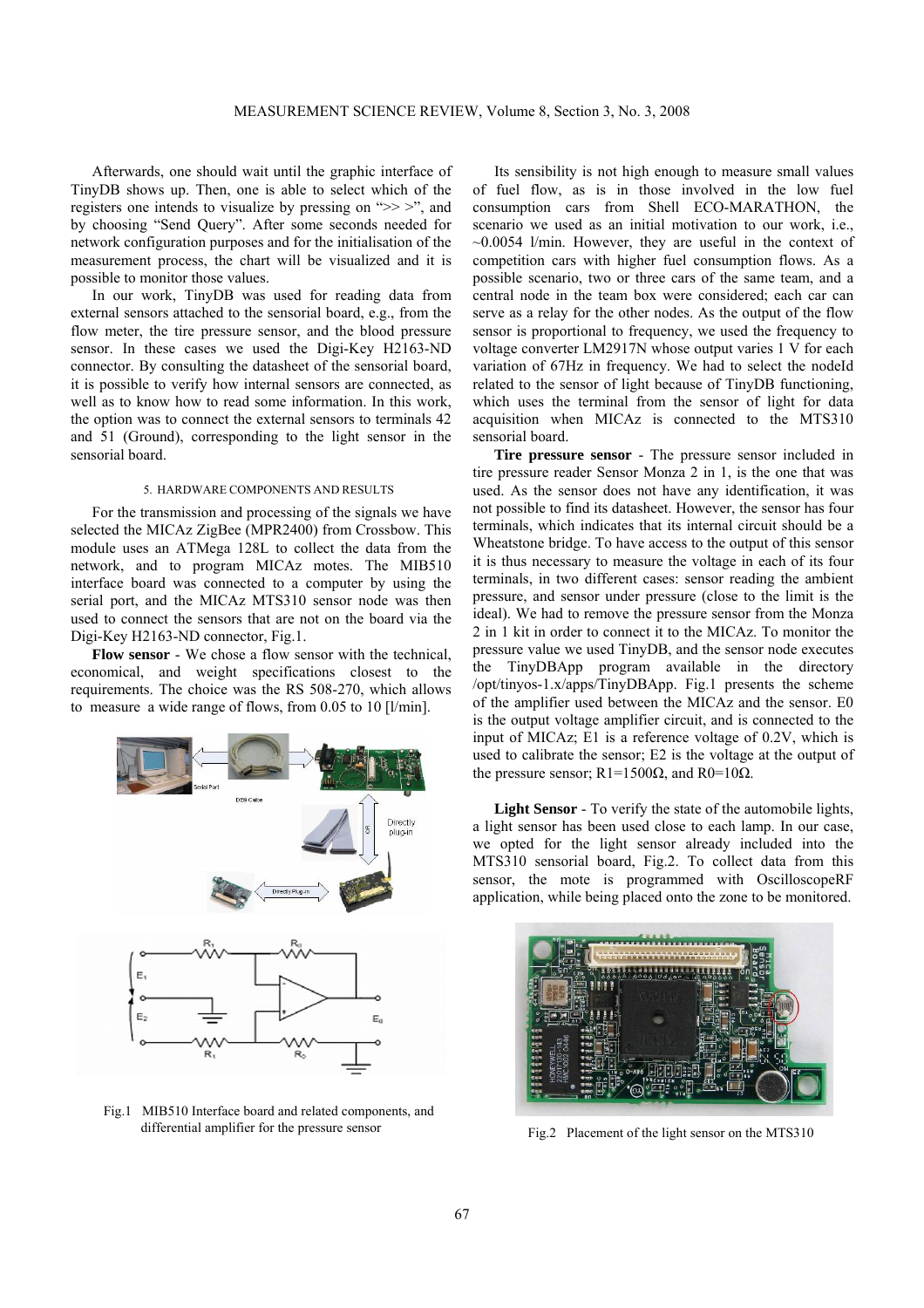Another node running the TosBase application is placed on the interface board connected to the computer. The programming board is switched off while the nodes are switched on. To generate the executable files one has to type:

cd /opt/tinyos-1.x/apps/OscilloscopeRF; make micaz

To send the generated files to the motes, the MoteConfig executable file can be used, or alternatively the following command can be used:

MIB510=/dev/ttyS0 make micaz install

To compile the Java directory one has to type:

cd /opt/tinyos-1.x/tools/java;make

For every new session we need to select the frequency of the communication through the serial port connection (which is 57600Hz for MICAz and MICA2, and 19200Hz for MICA and MICA2DOT) by typing the following command line (example for 57600Hz)

export MOTECOM=serial@COM1:57600

The received data can be easily visualised by typing:

java net.tinyos.oscope.oscilloscope

Then, we can watch live the variation of the light brightness on the photovoltaic sensor of the mote, Fig.3. This allows to know what the state of lamp is. The experimental results presented in Table 1 allowed for obtaining the calibration curve presented in Fig.4. The raw value 545 corresponds to a luminous intensity of 0 lux. The curve is piecewise and presents two linear regions with different slopes. One linear region is from 0 to 50 lux whereas for the other the luminous intensity varies from approximately 180 lux to 450 lux.

**Acceleration sensor** - The acceleration sensor is incorporated into the MTS310 board of sensors. The signal acquisition is performed by using TinyDB, as the TinyDBApp program is very slow. In the future, this aspect should be improved.



Fig.3 Graphical representation of the luminous intensity extracted from the mote sensor by using OscilloscopeRF

**Temperature sensor** - The temperature sensor should be installed in contact with the driver's body in order to monitor his/her temperature. As the sensorial board already has a builtin temperature sensor, it is considered that this sensor, whose data is read by TinyDB, serves our initial objectives.

Table 1 Experimental results for the calibration of the light sensor

| Node value [raw units] | Luminous intensity [lux] |
|------------------------|--------------------------|
| 545                    | 1.14                     |
| 605                    | 15.3                     |
| 730                    | 45.8                     |
| 730                    | 45.8                     |
| 805                    | 85.6                     |
| 820                    | 100.0                    |
| 845                    | 125.0                    |
| 890                    | 182.0                    |
| 910                    | 293.0                    |
| 925                    | 384.0                    |
| 935                    | 445.0                    |
| 982                    | 633.0                    |



Fig.4 Calibration curve for the mote light sensor

An example of the variation of the temperature with time is presented in Fig.5. The corresponding calibration curve obtained from the measurements presented in Table 2 is sketched in Fig.6. We moved one of the temperature sensors within the laboratory and also in the corridor whilst keeping the other one static. For calibration purposes, we collected the temperature variation near and far from a heating system in a multimeter while comparing the instantaneous values with the curve obtained with TinyDBApp. By using the calibration curve we concluded that the temperature measured in mote 2 is approximately 31ºC.

**Heart frequency and arterial pressure** - The equipment selected to measure the heart frequency and the diastolic and systolic blood pressure is a prototype for testing and monitoring biomedical signals, developed in the Department of Computer Science of University of Beira Interior by Prof. Pedro Araújo and his student Pedro Ussman, Fig.7.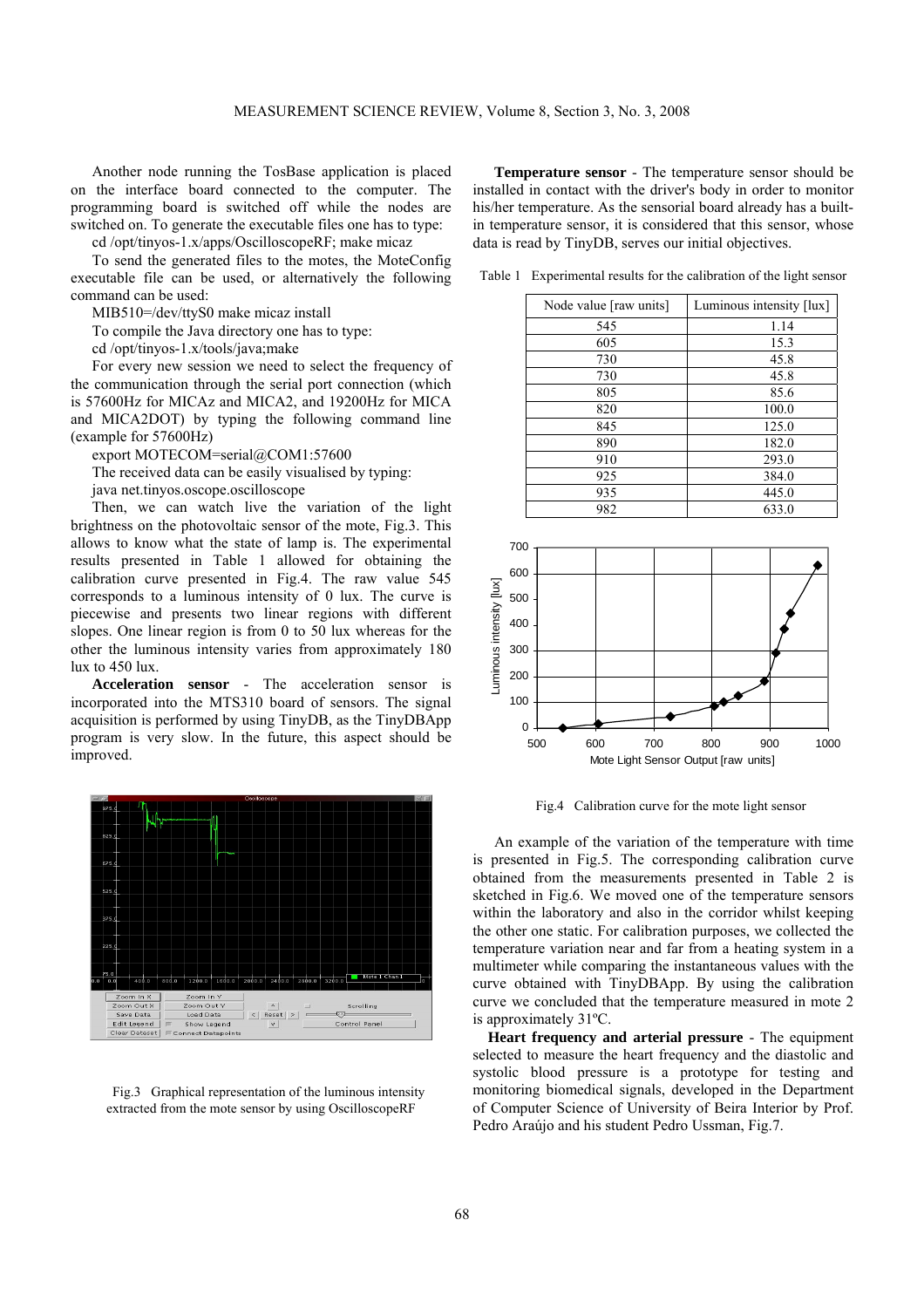

Fig.5 Measurement of the temperature with the TinyDBApp application installed in two MICAz sensor motes

Table 2 - Experiences for the calibration of the temperature sensor





Fig.6 Calibration curve for the mote temperature sensor



Fig.7 Arterial pressure monitoring prototype placed on the human pulse, and circuit for signal amplification

This prototype uses an inner tube placed under pressure. During its emptying process the pressure is measured through a sensor. This signal is amplified, Fig.7, and sent to the computer that runs the software to interpret the signal while extracting the blood pressure and the heart beating frequency values.

The monitor of arterial pressure is formed by a motor that insufflates air into the inner tube, by a Metrodyn MPS-1001 pressure sensor, by an inductor, and by exhaust valves for the inner tube (fast and slow ones). The connections from the circuit amplifier to the MICAz are the following:

- White wire analogue signal of the absolute pressure, connected to the terminal 42 of the MICAz;
- Green wire analogue output signal of the relative pressure, - connected to the terminal 42 of another MICAz;
- Yellow/blue wire digital output signal to turn the motor that inflates the arm brace on/off, - connected directly to a relay that is commanded by the terminal 9 of MICAz;
- White/blue wire digital output signal that closes/opens the valve, - connects to the relay that is commanded by the terminal 10 of MICAz.

These processes were controlled by running the *SimpleLedCmd* application, followed by the execution of the following MICAz command:

java net.tinyos.tools.BcastInject <parameter>

where the parameter can have the following values: *led\_on* closes the valve; *led\_off* - opens the valve; *led\_A\_on* activates the pump; *led\_A\_off* - turns the pump off.

# 6. CONCLUSIONS

This work addressed the conception of a WSN capable of measuring, processing and supplying diverse types of information to the user during an automobile journey. The examples are acceleration and fuel consumption, identification of incorrect tire pressure, failures of illumination, and evaluation of the vital signals of the driver. Beside a survey on the concepts, the wireless sensor network itself (transmitter/ receiver/control board) was configured, and aspects of the architecture and protocols were addressed. By using the calibration curves for the light and temperature sensors, precise experimental values were extracted. Security aspects were also identified, and the difficulties and solutions were discussed. Competition cars in a controlled environment constitute a suitable scenario for experimental work. Besides, the evolutions in this field promise a lot in the automobile industry, e.g., for cooperation among cars for road safety purposes.

#### ACKNOWLEDGMENT

This work was partially funded by MobileMAN (an internal project from Instituto de Telecomunicações/LA), by IST-